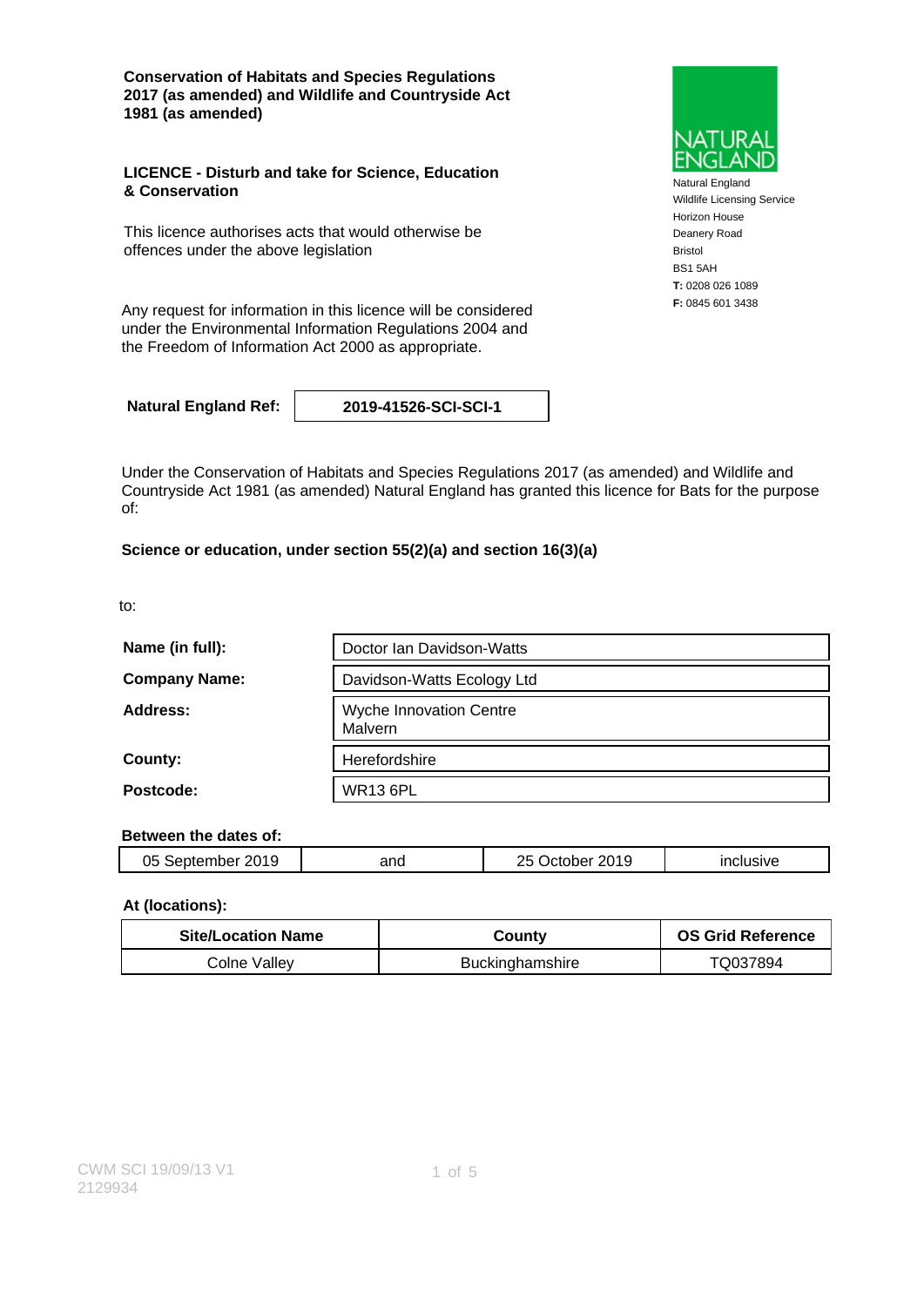### **For the following species:**

| <b>Species Common</b><br><b>Name</b><br>(Taxonomic Name) | <b>Number</b> | <b>Activity</b> | <b>Method</b>           | <b>Detailed Location</b> | <b>OS Grid</b><br><b>Reference</b> |
|----------------------------------------------------------|---------------|-----------------|-------------------------|--------------------------|------------------------------------|
| All Bats<br>(Chiroptera)                                 | $\Omega$      | Disturb         | Ringing                 | Colne Valley             | TQ038893                           |
| All Bats<br>(Chiroptera)                                 | $\Omega$      | Take            | Static hand<br>held net | <b>Colne Valley</b>      | TQ037894                           |
| All Bats<br>(Chiroptera)                                 | $\Omega$      | Take            | Mist nets               | Colne Valley             | TQ037894                           |
| All Bats<br>(Chiroptera)                                 | $\Omega$      | Take            | Harp trap               | Colne Valley             | TQ037894                           |
| All Bats<br>(Chiroptera)                                 | $\Omega$      | Disturb         | Acoustic lures          | Colne Valley             | TQ037894                           |
| All Bats<br>(Chiroptera)                                 | $\Omega$      | Disturb         | Radio<br>transmitter    | Colne Valley             | TQ037894                           |

### **This licence is granted subject to the licensee, including servants and named agents, adhering to the conditions and notes specified below.**

Signature: **Date: Date:** 05 September 2019

(for and on behalf of Natural England)

# **WARNING**

- **This licence authorises acts that would otherwise be offences under the Conservation of Habitats and Species Regulations 2017 (as amended) and Wildlife and Countryside Act 1981 (as amended). Any departure from the conditions relating to this licence may be an offence under that legislation;**
- **This licence conveys no authority for actions prohibited by any other legislation;**
- **This licence can be modified or revoked at any time by Natural England, but this will not be done unless there are good reasons for doing so. The licence is likely to be revoked immediately if it is discovered that false information had been provided which resulted in the issue of the licence.**

# **LICENCE CONDITIONS**

- 1. These conditions apply to the licensee and any additional authorised person. The licensee and any additional authorised person(s) are responsible for ensuring that any licensed operations/ activities comply with all terms and conditions of the licence.
- 2. The licensee and any additional authorised person(s), shown on the licence, may act under the authority of this licence. The licensee or any additional authorised person(s) may also employ assistants provided they work under the direct personal supervision of the licensee or authorised person.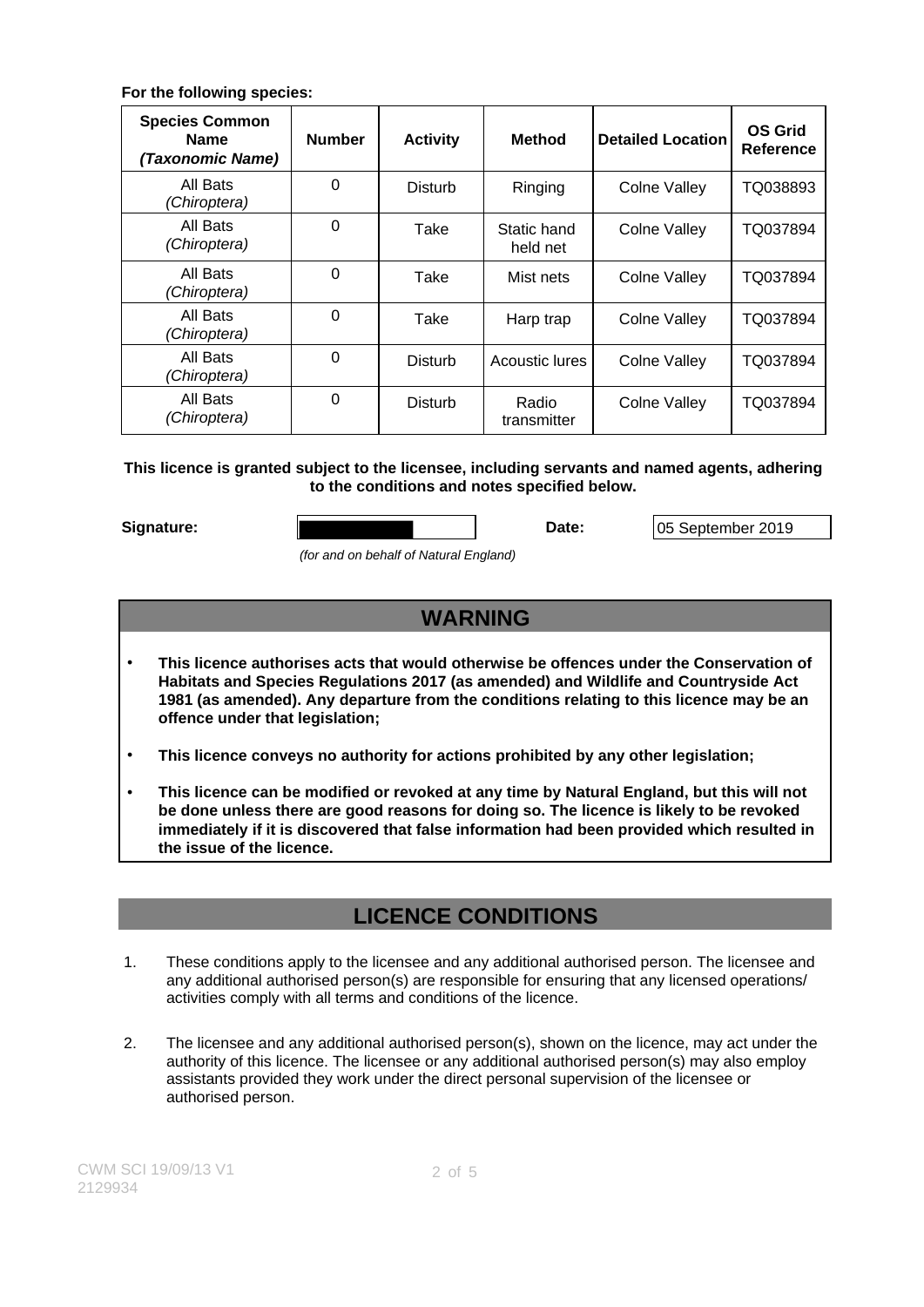# **LICENCE CONDITIONS**

- 3. Whilst engaged in activities permitted by this licence, the licensee and/or any additional authorised person(s), must have access to a copy of this licence and produce it to any police officer or any Natural England officer on demand.
- 4. The Licensee and any additional authorised person(s) shall permit an officer of Natural England, accompanied by such persons as he/she considers necessary for the purpose, on production of his/her identification on demand, reasonable access to the site for monitoring purposes and to be present during any operations carried out under the authority of this licence for the purpose of ascertaining whether the conditions of this licence are being, or have been, complied with. The Licensee shall give all reasonable assistance to an officer of Natural England and any persons accompanying him/her.
- 5. This licence does not convey any right of entry upon land, and the landowner's/occupier's prior permission must be obtained, as necessary, before the licence is used.
- 6. No licensed activity shall be carried out under this licence on a National Nature Reserve or Marine Nature Reserve except with the prior written permission of Natural England.
- 7. A person authorised by the licensee shall provide him/her with such information as is within his/ her knowledge and is necessary for the Report, which the licensee is required to make to Natural England.
- 8. The 'Report by licensee of action taken under licence' must be completed, even if no licensed action is taken. It must be submitted on line or sent to the Natural England office at the address shown on this licence, to arrive no later than 14 days (two weeks) after the expiry of the licence. Failure to make a report may result in the licence being revoked and/or any future applications being refused.
- 9. This licence may be modified or revoked at any time by Natural England.

Additional condition(s):

AC01 - All activities should be carried out as described in the 'determine the locations and status of tree roosting bats on land affected by HS2 construction works at Colne Valley' project plan (dated 2019) updated and submitted on 4 September 2019.

AC02 - All trapping and ringing activities must be carried out in accordance with best practice described in Natural England guidance note "Guidance on the capture and marking of bats under the authority of a Natural England licence" WML-G39

AC03 - The licensee may use an acoustic lure but not within 50 metres of any known bat roosts and for no more than two consecutive nights at any one location.

AC04 - A maximum of one mist net may be used per trapping location where a combination of mist net and harp traps are utilised.

AC05 - The licensee must use appropriately sized rings for each species (as set out in the Eurobats Agreement) obtained from The Mammal Society or the Bat Conservation Trust.

AC06 - Any bats taken under this licence shall be liberated at the site of capture immediately after examination and/or ringing/marking.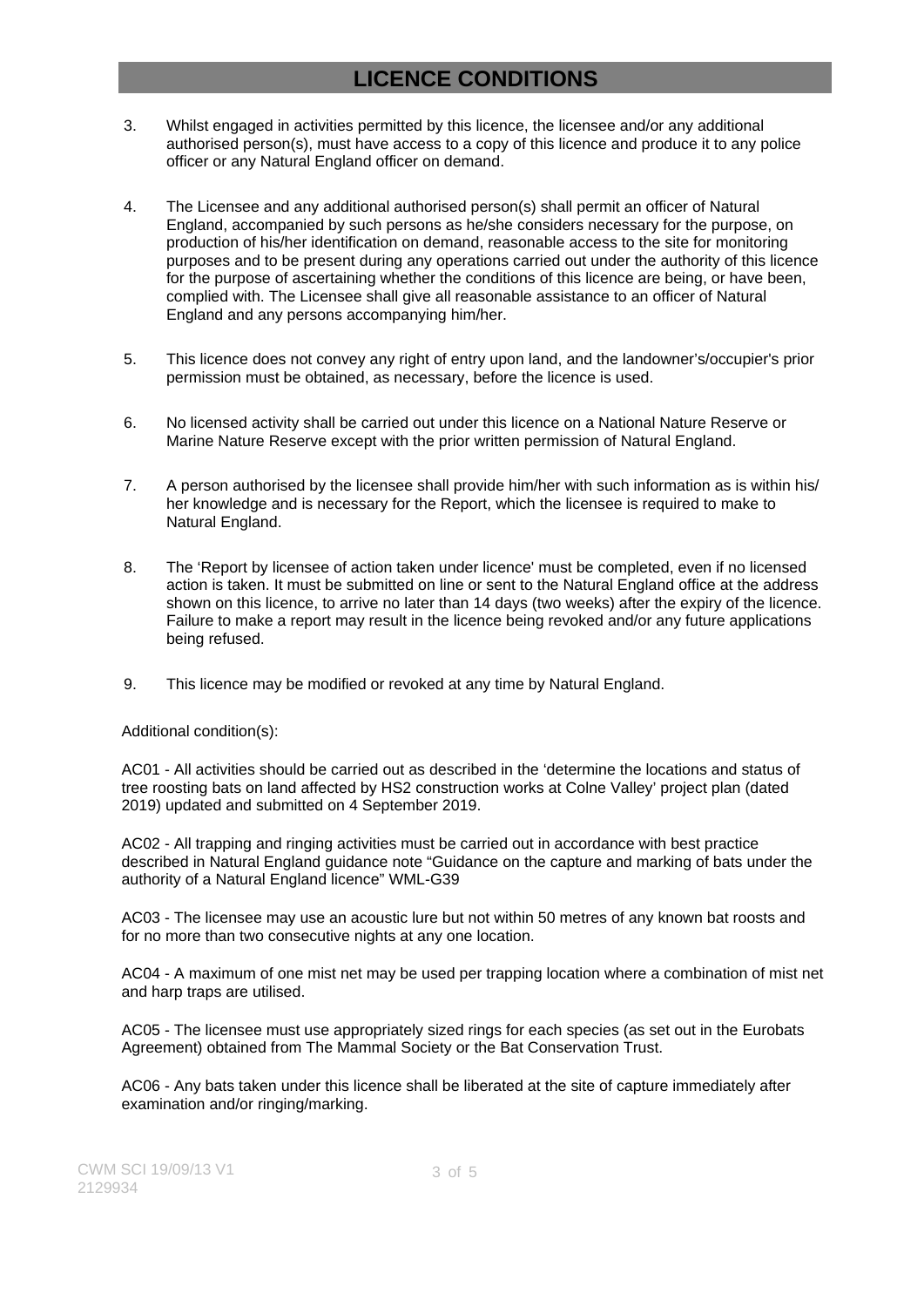Additional condition(s):

AC07 - A maximum of two (2) consecutive nights of catching by mist net or harp trap shall be carried out at any one location within the site.

AC08 - All trapping to be undertaken at temperatures above 8°C.

AC09 - Trapping activities must be timed to avoid the risk of capturing females which are heavily pregnant or carrying or feeding dependent young (normally from early-June until mid-July).

AC010 - Bats may be marked with radio transmitters, radio-tags and associated adhesive must weigh <5% of the weight of the bat.

AC011 - Female bats in the late stages of pregnancy must not be radio-tagged. Lactating females can only be radio-tagged if they reach target weight (radio-tags weighing <5% of the weight of the bat) and are in good condition.

AC012 - The licensee may attach radio tags and rings to maximum of 40 bats.

AC013 - There is no limit to the number of bats that can be disturbed and taken under this licence provided all conditions and notes are adhered to.

### **NOTES**

- 1. Please read the details of your licence carefully to ensure that you comply with it paying particular attention to the number and species licensed as this may differ to what was requested in your application.
- 2. Under Regulation 60(1) of the Conservation of Habitats and Species Regulations 2017 (as amended), it is an offence to contravene or fail to comply with a licence condition. This includes all persons authorised to act under this licence.
- 3. An additional authorised person is a suitably trained and experienced person who is able to carry out work under a licence without the personal supervision of the licensee. To carry out licensed activities their name will be on the licence. To comply with the licence conditions, additional licenced persons should have a copy of the licence accessible when acting under the licence.
- 4. An assistant is a person assisting the licensee or the additional authorised person(s). Assistants are only authorised to act under a licence whilst they are under the direct supervision of either the licensee or the additional authorised person(s).
- 5. Natural England advises that where any individual is likely to come into contact with a bat in the operation of this licence, they should ensure that they wear suitable clothing and gloves and have been vaccinated against European Bat Lyssavirus (EBL).
- 6. Please note the information of the 'Report by licensee of action taken under licence' may have changed from previous years. The data required in your report and the required format can been viewed on the Natural England website. Alternatively you can request a copy from the Natural England address shown on your licence.